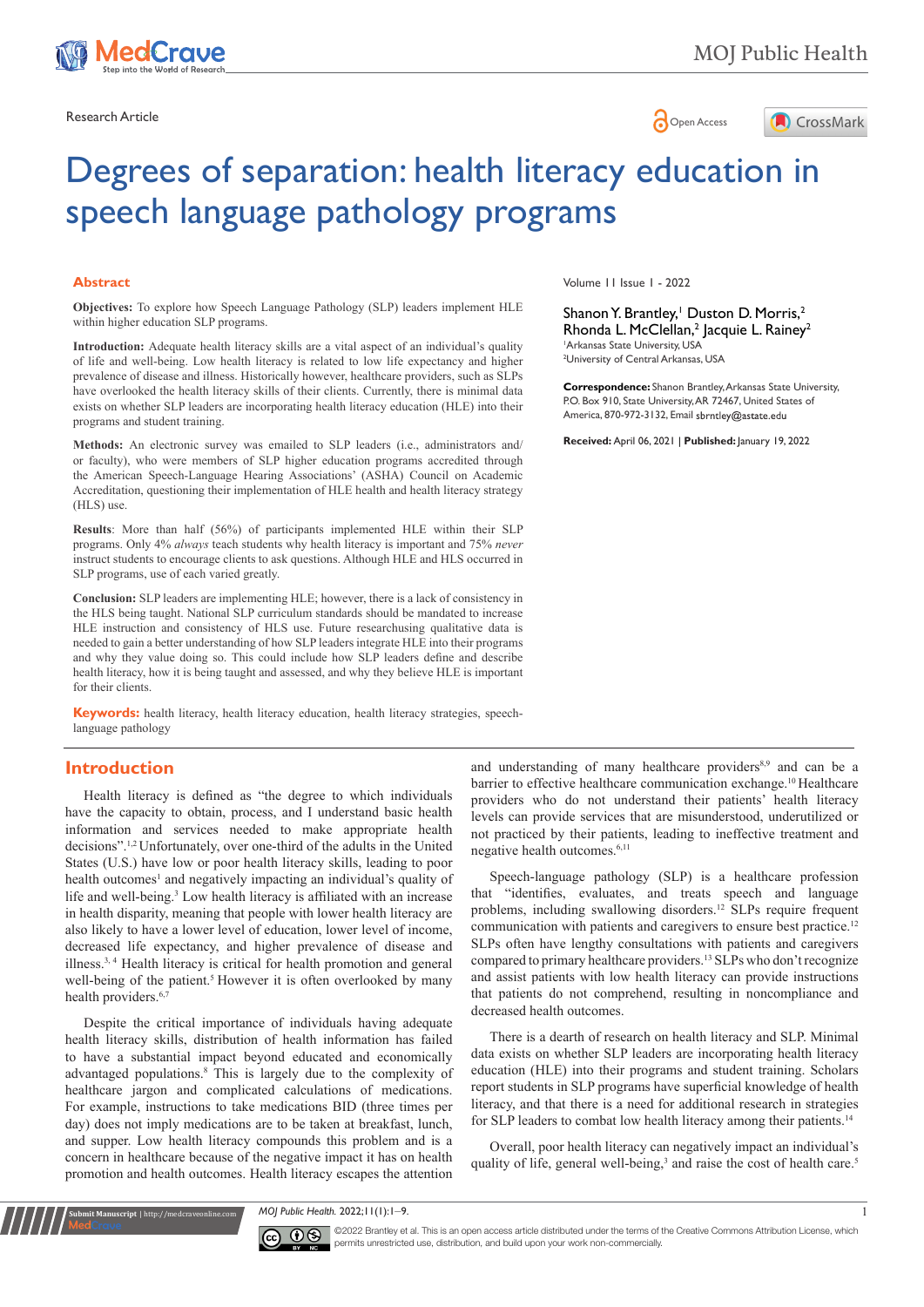These findings support the need for further HLE in SLP programs. The implementation ofHLE in SLP programs could increase health literacy skills for clients served by these allied health professionals. Therefore, the purpose of this study was to explore how SLP leaders implement HLE within higher education SLP programs.

# **Methods**

We used a cross-sectional design to determine if SLP leaders implement health literacy education (HLE) within their higher education SLP programs. We selected this design in order to study the prevalence of HLE in SLP programs by collecting data from numerous SLP leaders using a single survey.<sup>15</sup>

#### **Participants**

The study population included SLP leaders from higher education SLP programs accredited by the Council on Academic Accreditation (CAA). We selected participants from accredited programs because the accreditation status ensures that the SLP leaders are providing services of the highest professional quality.<sup>16</sup> Using the ASHA website, we formulated a list of SLP programs accredited by the CAA. A website search of each program provided the email addresses of 4,113 SLP leaders. We sent an email to these leaders across 262 SLP programs, inviting them to participate in the study. The email included a link that directed them to an electronic survey. Only SLP leaders were included in the study.

#### **Testing instrument**

We developed an electronic survey using Qualtrics© 2017 (Qualtrics, Provo, UT). The survey included an introduction, instructions for completion, and forty-three survey questions across three sections: 1) demographic questions, 2) HLE questions, and 3) Health Literacy Strategies (HLS) questions. Eleven demographic questions collected professional information about the SLP leaders and their programs (e.g., years of experience, departmental role, departmental location). We developed eight HLE questions to determine if health literacy is being taught, how often it is being taught, and who in the department teaches it. To determine which HLS strategies are being taught and the frequency of the instruction, we developed 26 HLS questions by using the health literacy strategies from the Agency for Healthcare Research and Quality<sup>10</sup> and the Health Literacy Universal Precautions Toolkit, 2<sup>nd</sup> Edition (HLUPT-2). The AHRQ commissioned the development, validation, and reliability of the toolkit in 2010<sup>2</sup> and was updated to the 2nd edition in 2016. The HLUPT-2 targets five main topics related to health literacy: 1) Awareness, 2) Spoken Communication, 3) Written Communication, 4) Self-Management and Empowerment, and 5) Supportive Systems. Each topic contains five strategies, except for Self-Management which contains six strategies, for an overall total of 26 health literacy strategies. Next, we transformed each strategy into a Likert-type question to determine the extent to which HLS was being taught in SLP programs. For example, one strategy to improve spoken communication is the use of plain, non-medical language. Therefore, we created a survey question to target that particular strategy, "How often do you instruct your students to use plain, non-professional jargon while communicating with clients?" HLE and HLS survey responses were obtained by using a 5-point Likert-type scale for each question (5= *always*, 4= *most of the time*, 3= *about half of the time*, 2=*some of the time*, 1= *never)*. The responses were condensed into sum scores of high, medium, and low frequencies for analysis across all five topics of health literacy. High, medium, and low frequencies were determined by calculating the sum of the numeric value

assigned to each five-point Likert-type survey question regarding HLE. Participants with a sum score greater than or equal to104 were considered to be high frequency HLE users. Medium frequency HLE users were indicated by participants with a sum score ranging from 53 to 103. Participants with a sum score of less than or equal to 52 were considered to be low frequency HLE users.

#### **Validity and reliability**

The survey for this study was developed based on the HLUPT-2. Seven faculty in SLP and one scale development expert reviewed the survey to assess the degree of item relevance related to health literacy and to establish face and content validity. All of the experts agreed that the survey accurately reflected health literacy and correct internal structure and content. Expert professional judgment is an integral part of instrument development, including item content, item format, and measuring system.17 For the reliability measure, the Cronbach alpha was .98, indicating a good level of internal consistency.

### **Statistical analysis**

Descriptive statistics were used to determine the frequency of demographic data and how often participants reported using HLE and the HLS. We used chi-square  $(\chi^2)$  analysis to explore how SLP leaders reported the relationship between SLP program demographics and the frequency of HLE and HLS use in higher education SLP programs. Cramer's V analysis was used to determine the strength of association between reported SLP program demographics, HLE and HLS variables. The thresholds provided by<sup>18</sup> were used to determine the strength of the results: *Very strong* (> 0.25), *Strong* (> 0.15), *Moderate*  (> 0.10), *Weak* (> 0.05), and *No or very weak*(≤ 0.05 - 0).

#### **Ethical consideration**

The Institutional Review Board approved this study.

#### **Results**

After excluding partial and incomplete data, we performed data analyses of 423 surveys. Fifteen participants held an administrative role (4%), 406 indicated faculty status or holding a dual role of faculty and administrator (96%) (Table 1). The majority (52%) of the participants were employed at institutions with a student population over 10,000 that were classified as a Masters or Baccalaureate institution (55%). Most participants were located in health or science departments (67%), with nearly all (94%) of their programs existing for ten or more years and holding ASHA accreditation for ten or more years (92%). Nearly ninety percent (89%) of the participants reported that their SLP clinic was on-campus and most of the participants (56%) had 20 or more years of experience in SLP.

We performed numerous chi-square analyses to explore how SLP leaders reported the relationship between SLP demographics, HLE, and HLS. We also utilized Cramer's *V* to determine the strength and direction of the relationship between the SLP demographics, HLE, and HLS. Results from these analyses are summarized below.

#### **Health literacy education**

Results of the chi-square analysis (Table 2) that measured SLP demographics and HLE revealed a significant association  $\chi^2(4, n)$  $=409$ ) = 10.1,  $p = .039$ , V = .111) between location of work time and high, medium, or low use of HLE in SLP programs, and also between years of SLP experience and high, medium, or low use of HLE in SLP programs,  $\chi^2(4, n = 88) = 10.5, p = .032, V = .245$ .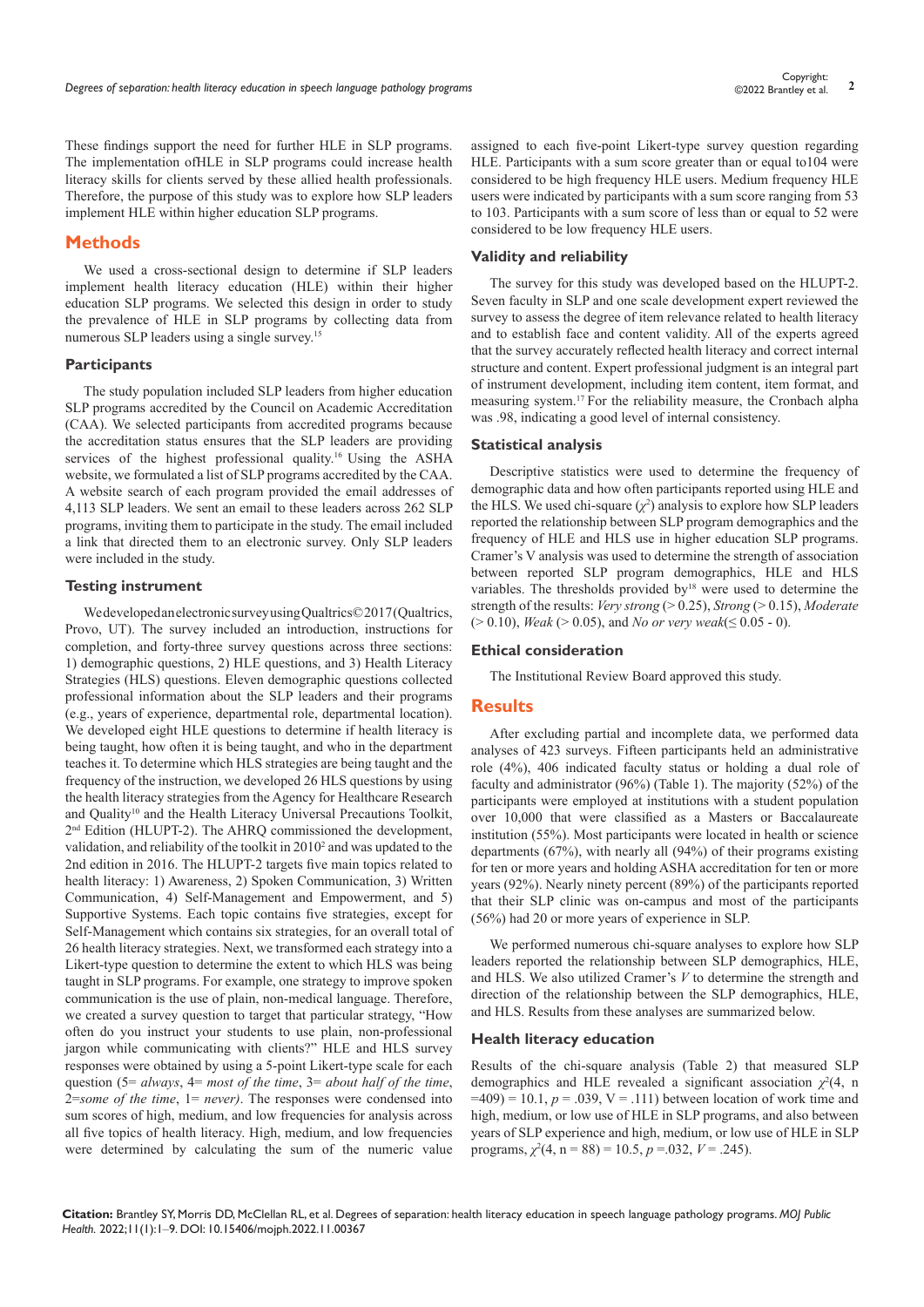## **Table 1** Participant demographics

| <b>Demographics</b>        | Number (N) | Percentage (%) |
|----------------------------|------------|----------------|
| <b>Implement HLE</b>       |            |                |
| <b>Yes</b>                 | 215        | 54%            |
| <b>No</b>                  | 167        | 46%            |
| Department Role            |            |                |
| Administration             | 15         | 4%             |
| Faculty/dual               | 406        | 96%            |
| Size of Student Population |            |                |
| Less than 10,000           | 42         | 48%            |
| More than 10,000           | 46         | 52%            |
| Department Location        |            |                |
| <b>Education or Other</b>  | 29         | 33%            |
| Health or Sciences         | 59         | 67%            |
| Institution Type           |            |                |
| Doctoral University        | 40         | 45%            |
| Master's or Bac.           | 48         | 55%            |
| Yrs. Of Program Existence  |            |                |
| Less than 10 yrs.          | 5          | 6%             |
| More than 10 yrs.          | 83         | 94%            |
| <b>Yrs.ASHA Accredited</b> |            |                |
| Less than 10 yrs.          | 7          | 8%             |
| More than 10 yrs.          | 81         | 92%            |
| Number of Faculty          |            |                |
| Less than 10               | 40         | 45%            |
| More than 10               | 48         | 55%            |
| Clinic Location            |            |                |
| On campus                  | 79         | 89%            |
| Off campus                 | 10         | 11%            |
| Yrs. Of SLP Experience     |            |                |
| Less than 20 yrs.          | 32         | 36%            |
| More than 20 yrs.          | 49         | 56%            |
| Not an SLP                 | 7          | 8%             |

# **Table 2** SLP Demographics and Health Literacy Education

|                     |          |            | <b>Health Literacy Education Use</b>            |                   |                 |  |
|---------------------|----------|------------|-------------------------------------------------|-------------------|-----------------|--|
|                     |          |            | Frequencies $\lceil n \cdot \frac{1}{2} \rceil$ |                   |                 |  |
| <b>Demographics</b> | $\chi$ 2 |            |                                                 |                   |                 |  |
|                     | p-value  | Cramer's V | <b>Low Use</b>                                  | <b>Medium Use</b> | <b>High Use</b> |  |
| Department Role     |          |            |                                                 |                   |                 |  |
| Administration      |          |            | 15(4%)                                          | $0(0\%)$          | $0(0\%)$        |  |
| Faculty or Dual     | 0.068    | 0.113      | 298 (70%)                                       | 66 (16%)          | 42 (10%)        |  |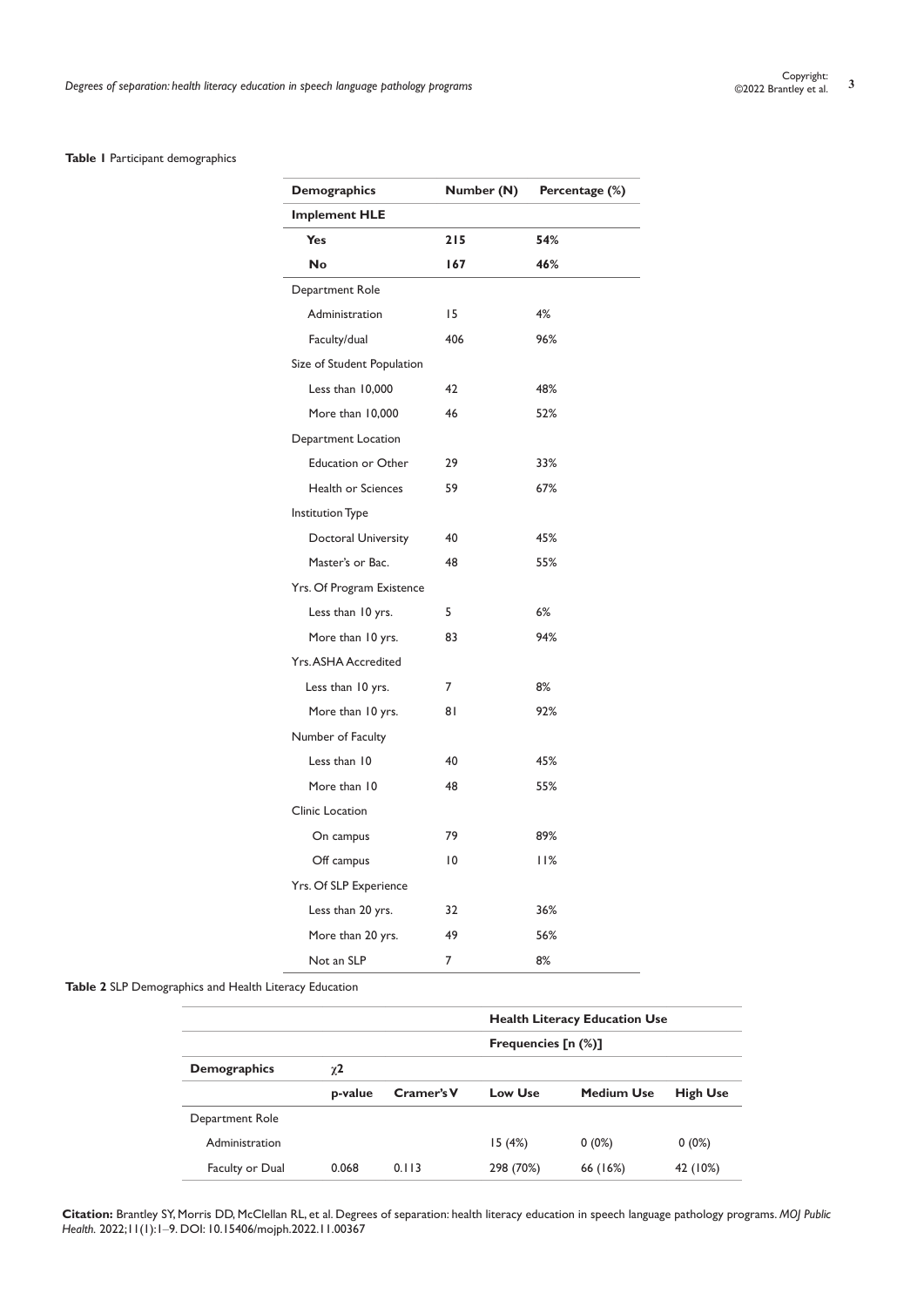|                            |         |            | <b>Health Literacy Education Use</b> |                   |                 |
|----------------------------|---------|------------|--------------------------------------|-------------------|-----------------|
|                            |         |            | Frequencies [n (%)]                  |                   |                 |
| <b>Demographics</b>        | χ2      |            |                                      |                   |                 |
|                            | p-value | Cramer's V | <b>Low Use</b>                       | <b>Medium Use</b> | <b>High Use</b> |
| Location of Work Time      |         |            |                                      |                   |                 |
| Administration             |         |            | 22 (5%)                              | $0(0\%)$          | $0(0\%)$        |
| Faculty or Dual            | $.039*$ | 0.111      | 280 (69%)                            | 65 (16%)          | 42 (10%)        |
| Size of Student Population |         |            |                                      |                   |                 |
| Less than 10,000           |         |            | 14 (16%)                             | 16(18%)           | 12(14%)         |
| More than 10,000           | 0.195   | 0.193      | 18(21%)                              | 22 (25%)          | 6(7%)           |
| Department Location        |         |            |                                      |                   |                 |
| <b>Education or Other</b>  |         |            | 9 (10%)                              | 15(17%)           | 5 (5%)          |
| Health or Sciences         | 0.525   | 0.121      | 23 (26%)                             | 23 (26%)          | 13(15%)         |
| Institution Type           |         |            |                                      |                   |                 |
| Doctoral University        |         |            | 16(18%)                              | 19 (22%)          | 5(6%)           |
| Master's or Bac.           | 0.24    | 0.18       | 16(18%)                              | 19 (22%)          | 13(15%)         |
| Yrs. Of Program Existence  |         |            |                                      |                   |                 |
| Less than 10 yrs.          |         |            | 4(5%)                                | 1(1%)             | $0(0\%)$        |
| More than 10 yrs.          | 0.104   | 0.227      | 28 (32%)                             | 37 (42%)          | 18(21%)         |
| <b>Yrs.ASHA Accredited</b> |         |            |                                      |                   |                 |
| Less than 10 yrs.          |         |            | 4 (5%)                               | 2(2%)             | 1(1%)           |
| More than 10 yrs.          | 0.492   | 0.127      | 28 (32%)                             | 36 (41%)          | 17 (19%)        |
| Number of Faculty          |         |            |                                      |                   |                 |
| Less than 10               |         |            | 15 (17%)                             | 16(18%)           | 9 (46%)         |
| More than 10               | 0.84    | 0.063      | 17 (19%)                             | 22 (25%)          | 9(55%)          |
| Clinic Location            |         |            |                                      |                   |                 |
| On campus                  |         |            | 28 (32%)                             | 33 (38%)          | 17 (19%)        |
| Off campus                 | 0.682   | 0.093      | 4(5%)                                | 5(6%)             | 1(1%)           |
| Yrs. Of SLP Experience     |         |            |                                      |                   |                 |
| Less than 20 yrs.          |         |            | 7(8%)                                | 14(16%)           | 11(13%)         |
| More than 20 yrs.          |         |            | 21 (24%)                             | 23 (26%)          | 5(6%)           |
| Not a SLP                  | $.032*$ | 0.245      | 4(5%)                                | 1(1%)             | 2(2.3%)         |

Table Continued...

\*Correlation is significant at the 0.05 level (2-tailed)

\*\*Correlation is significant at the 0.01 level (2-tailed)

# **Health literacy strategy**

## **Awareness**

We also performed chi-square and Cramer's *V* analysis on each of the five HLS categories. This included: 1) Awareness, 2) Spoken Communication, 3) Written Communication, 4) Self-Management and Empowerment, and 5) Supportive Systems. Below are the results of these chi-square tests.

Results of the chi-square analysis that measured SLP demographics and awareness (Table 3) revealed a significant association  $\chi^2(4, n =$ 409) = 16,  $p = .003$ ,  $V = .140$ ) between location of work time and awareness. There was also a significant association between years of program existence and awareness,  $\chi^2(2, n = 88) = 9.2, p = .010, V =$ .323).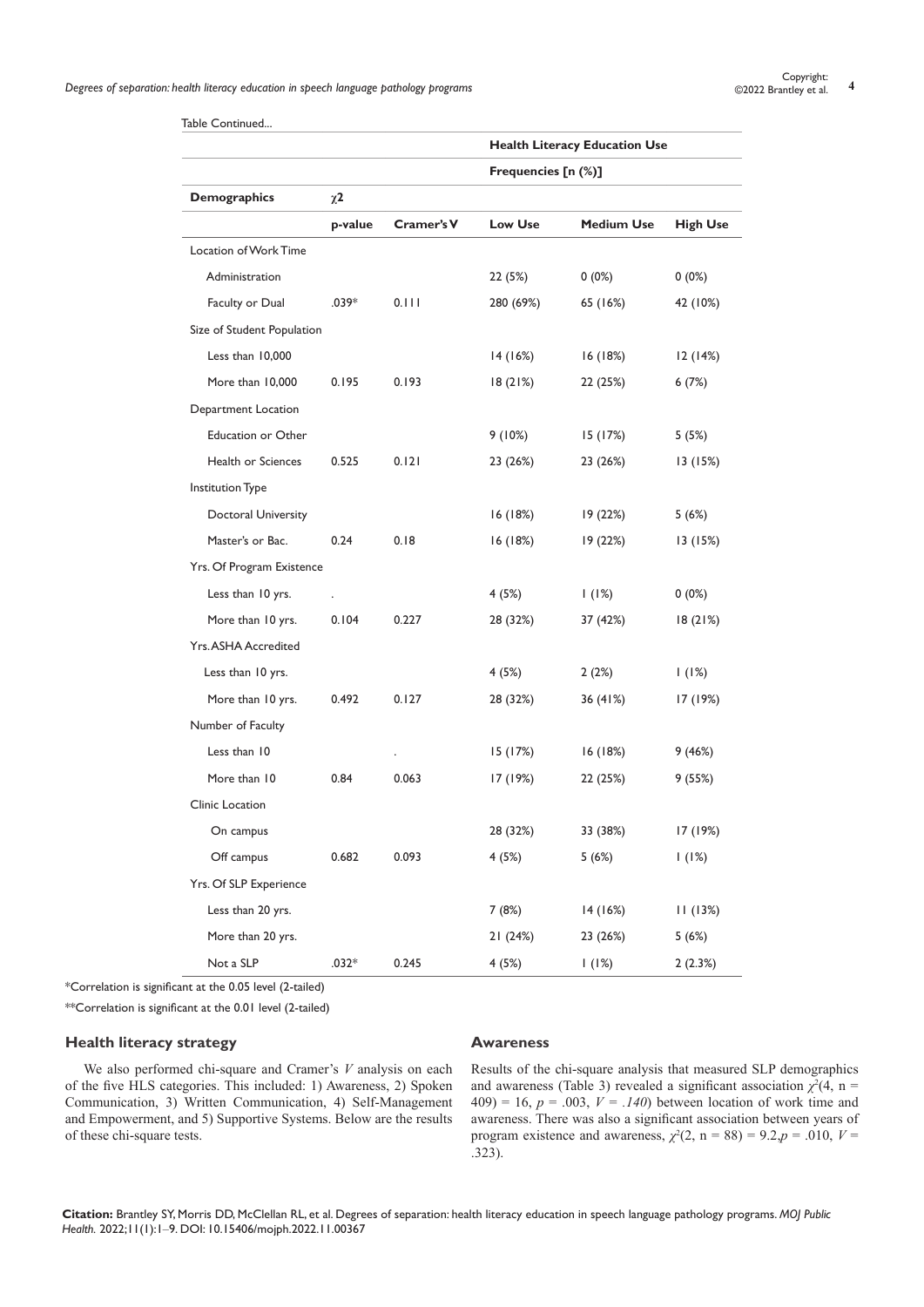#### **Table 3** SLP demographics and awareness

|                            |                |            | <b>Awareness</b>    |                   |                 |
|----------------------------|----------------|------------|---------------------|-------------------|-----------------|
|                            |                |            | Frequencies [n (%)] |                   |                 |
| <b>Demographics</b>        | X <sub>2</sub> |            |                     |                   |                 |
|                            | p value        | Cramer's V | <b>Low Use</b>      | <b>Medium Use</b> | <b>High Use</b> |
| Department Role            |                |            |                     |                   |                 |
| Administration             |                |            | 13(3%)              | (0.2%)            | 1(.02%)         |
| Faculty or Dual            | 0.249          | 0.081      | 275 (65%)           | 29 (7%)           | 102 (24%)       |
| Location of Work Time      |                |            |                     |                   |                 |
| Administration             |                |            | 22 (5%)             | $0(0\%)$          | $0(0\%)$        |
| Faculty or Dual            | $.003**$       | 0.198      | 155 (62%)           | 29 (7%)           | 103 (26%)       |
| Size of Student Population |                |            |                     |                   |                 |
| Less than 10,000           |                |            | 5(6%)               | 9(10%)            | 28 (32%)        |
| More than 10,000           | 0.502          | 0.125      | 8(9%)               | 6(7%)             | 32 (36%)        |
| Department Location        |                |            |                     |                   |                 |
| <b>Education or Other</b>  |                |            | 1(1%)               | 6(7%)             | 22 (25%)        |
| Health or Sciences         | 0.107          | 0.225      | 12(16%)             | 9(10%)            | 38 (43%)        |
| Institution Type           |                |            |                     |                   |                 |
| Doctoral University        |                |            | 7(8%)               | 7(8%)             | 26 (30%)        |
| Master's or Bac.           | 0.784          | 0.074      | 6(7%)               | 8(9%)             | 34 (39%)        |
| Yrs. Of Program Existence  |                |            |                     |                   |                 |
| Less than 10 yrs.          |                |            | 3(3%)               | 1(1%)             | 1(1%)           |
| More than 10 yrs.          | $.010**$       | 0.323      | 10(11%)             | 14(16%)           | 59 (56%)        |
| Yrs. ASHA Accredited       |                |            |                     |                   |                 |
| Less than 10 yrs.          |                |            | 3(3%)               | 1(1%)             | 3 (3%)          |
| More than 10 yrs.          | 0.09           | 0.234      | 10(11%)             | 14(16%)           | 57 (65%)        |
| Number of Faculty          |                |            |                     |                   |                 |
| Less than 5                |                |            | 6(7%)               | 8 (9%)            | 26 (30%)        |
| More than 10               | 0.784          | 0.074      | 7 (8%)              | 7(8%)             | 34 (39%)        |
| Clinic Location            |                |            |                     |                   |                 |
| On campus                  |                |            | 10(11%)             | 13(15%)           | 55 (63%)        |
| Off campus                 | 0.305          | 0.164      | 3(3%)               | 2(2%)             | 5(6%)           |
| Yrs. Of SLP Experience     |                |            |                     |                   |                 |
| Less than 20 yrs.          |                |            | 1(1%)               | 6(7%)             | 25 (28%)        |
| More than 20 yrs.          |                |            | 10(11%)             | 7(8%)             | 32 (36%)        |
| Not a SLP                  | 0.142          | 0.198      | 2(2%)               | 2(3%)             | 3(3%)           |

\*Correlation is significant at the 0.05 level (2-tailed)

\*\*Correlation is significant at the 0.01 level (2-tailed)

#### **Spoken communication**

Years of SLP leader experience was the only variable that demonstrated any significant difference related to spoken communication. Results of the chi-square analysis revealed a significant association  $\chi^2(4, n = 88) = 5.8, p = .053, V = .258$ ) between years of SLP experience and spoken communication.

## **Written communication**

Years of SLP leader experience was the only variable that demonstrated any significant difference related to written communication. Results of the chi-square analysis revealed a significant association  $\chi^2(4, n = 88) = 10.5, p = .033, V = .244$ ) between years of SLP leader experience and written communication.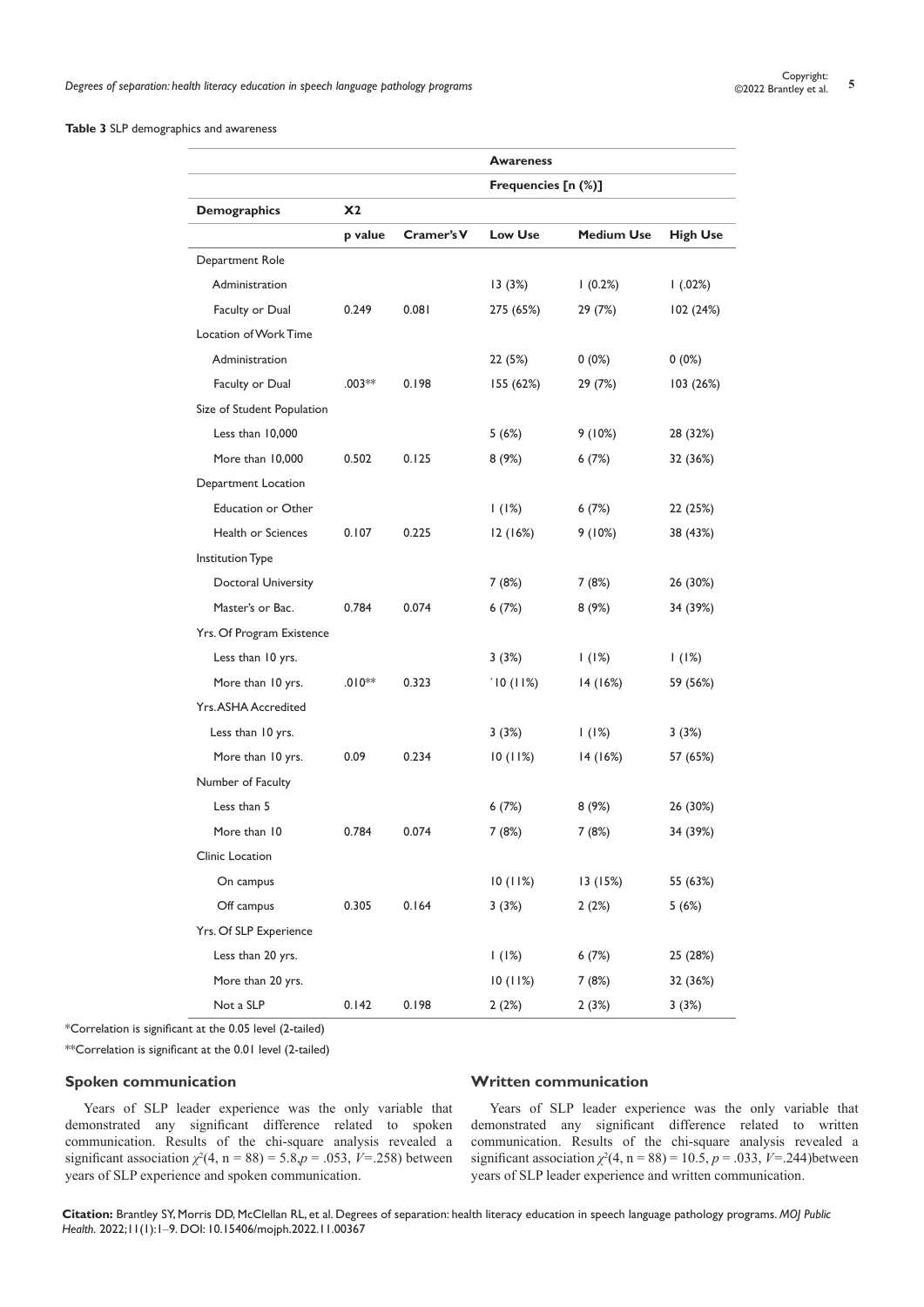#### **Self-Management and empowerment**

Results of the chi-square analysis (Table 4) that measured SLP demographics and self-management and empowerment revealed a significant association  $\chi^2(4, n = 409) = 11.7, p = .019, V = .120$ ) between location of work time and self-management and empowerment. There was also a significant association between clinic location and selfmanagement and empowerment,  $\chi^2(2, n = 88) = 8.2, p = .016, V =$ .306), as well as years of SLP leader experience and self-management and empowerment,  $X^2(4, n = 88) = 10.0, p = .041, V = .238$ ).

**Table 4** SLP demographics and self-management & empowerment

|                            |          |            | Self-Management     |                   |                 |
|----------------------------|----------|------------|---------------------|-------------------|-----------------|
|                            |          |            | Frequencies [n (%)] |                   |                 |
| <b>Demographics</b>        | $\chi$ 2 |            |                     |                   |                 |
|                            | p value  | Cramer's V | Low Use             | <b>Medium Use</b> | <b>High Use</b> |
| Department Role            |          |            |                     |                   |                 |
| Administration             |          |            | 13(3%)              | 2(0.5%)           | $0(0\%)$        |
| Faculty or Dual            | 0.603    | 0.049      | 311 (74%)           | 82 (19%)          | 13(3%)          |
| Location of Work Time      |          |            |                     |                   |                 |
| Administration             |          |            | 22 (5%)             | $0(0\%)$          | $0(0\%)$        |
| Faculty or Dual            | $.019**$ | 0.12       | 291 (71%)           | 83 (19%)          | 13(2.7%)        |
| Size of Student Population |          |            |                     |                   |                 |
| Less than 10,000           |          |            | 15(17%)             | 24 (27%)          | 3 (3%)          |
| More than 10,000           | 0.797    | 0.072      | 19(22%)             | 23 (26%)          | 4 (5%)          |
| Department Location        |          |            |                     |                   |                 |
| <b>Education or Other</b>  |          |            | 9(10%)              | 18(21%)           | 2(2%)           |
| Health or Sciences         | 0.518    | 0.122      | 25 (8%)             | 29 (33%)          | 5(6%)           |
| Institution Type           |          |            |                     |                   |                 |
| Doctoral University        |          |            | 18(21%)             | 18(21%)           | 4 (5%)          |
| Master's or Bac.           | 0.346    | 0.155      | 16 (18%)            | 29 (33%)          | 3(3%)           |
| Yrs. Of Program Existence  |          |            |                     |                   |                 |
| Less than 10 yrs.          |          |            | 4 (5%)              | 1(1%)             | $0(0\%)$        |
| More than 10 yrs.          | 0.104    | 0.227      | 30 (34%)            | 46 (52%)          | 7 (8%)          |
| Yrs. ASHA Accredited       |          |            |                     |                   |                 |
| Less than 10 yrs.          |          |            | 4 (5%)              | 2(2%)             | 1(1%)           |
| More than 10 yrs.          | 0.38     | 0.148      | 30 (34%)            | 45 (51%)          | 6(7%)           |
| Number of Faculty          |          |            |                     |                   |                 |
| Less than 10               |          |            | 13 (15%)            | 25 (28%)          | 3(2%)           |
| More than 10               | 0.265    | 0.174      | 21 (24%)            | 22 (25%)          | 5(6%)           |
| Clinic Location            |          |            |                     |                   |                 |
| On campus                  |          |            | 26 (30%)            | 45 (51%)          | 7(8%)           |
| Off campus                 | $.016**$ | 0.306      | 8(9%)               | 2(2%)             | $0(0\%)$        |
| Yrs. Of SLP Experience     |          |            |                     |                   |                 |
| Less than 20 yrs.          |          |            | 6(7%)               | 22 (25%)          | 4(5%)           |
| More than 20 yrs.          |          |            | 24 (27%)            | 23 (26%)          | 2(2%)           |
| Not a SLP                  | .041**   | 0.238      | 4 (5%)              | 2(2%)             | 1(1%)           |

\*Correlation is significant at the 0.05 level (2-tailed)

\*\*Correlation is significant at the 0.01 level (2-tailed)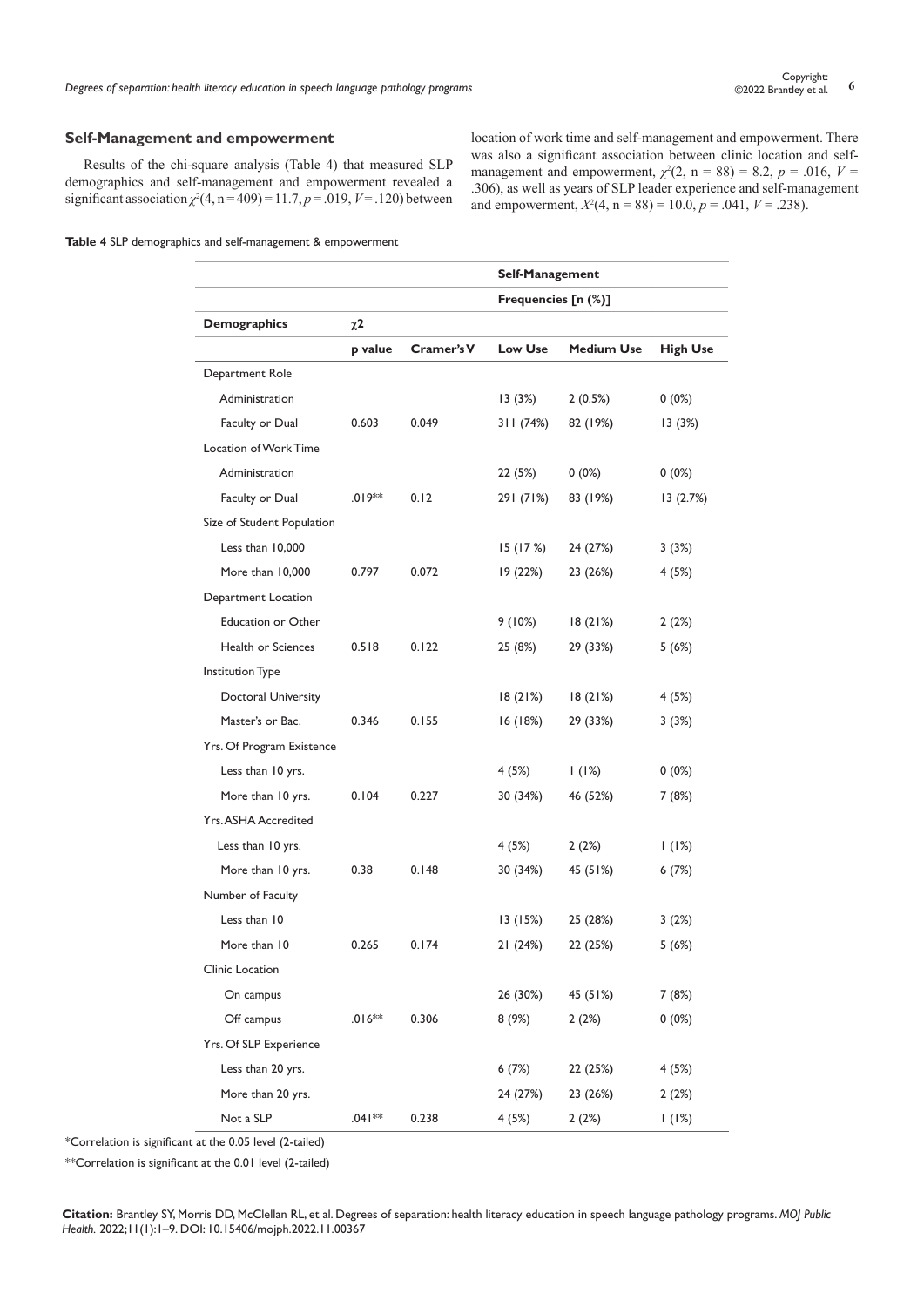# **Supportive systems**

Results of the chi-square analysis (Table 5) that measured SLP demographics and supportive systems revealed a significant

association  $\chi^2(4, n = 409) = 12.3, p = .015, V = .123$ ) between location of work time and supportive systems. There was also a significant association between years of SLP leader experience and supportive services,  $\chi^2(4, n = 88) = 13.0, p = .012, V = .271$ .

|                            | <b>Supportive Services</b> |            |                |                   |                 |
|----------------------------|----------------------------|------------|----------------|-------------------|-----------------|
|                            | Frequencies [n (%)]        |            |                |                   |                 |
| <b>Demographics</b>        | X2                         |            |                |                   |                 |
|                            | p value                    | Cramer's V | <b>Low Use</b> | <b>Medium Use</b> | <b>High Use</b> |
| Department Role            |                            |            |                |                   |                 |
| Administration             |                            |            | 13(3%)         | 2(0.5%)           | $0(0\%)$        |
| Faculty or Dual            | 0.504                      | 0.057      | 338 (80%)      | 38 (9%))          | 30 (7%)         |
| Location of Work Time      |                            |            |                |                   |                 |
| Administration             |                            |            | 22 (5%)        | $0(0\%)$          | $0(0\%)$        |
| Faculty or Dual            | $.015**$                   | 0.123      | 317 (78%)      | 40 (10%)          | 30 (7%)         |
| Size of Student Population |                            |            |                |                   |                 |
| Less than 10,000           |                            |            | 23 (26%)       | 11(23%)           | 8(9%)           |
| More than 10,000           | 0.949                      | 0.035      | 24 (27%)       | 12(24%)           | 10(11%)         |
| Department Location        |                            |            |                |                   |                 |
| <b>Education or Other</b>  |                            |            | 16(18%)        | 9(10%)            | 4(5%)           |
| Health or Sciences         | 0.506                      | 0.124      | 31 (35%)       | 14(16%)           | 14(16%)         |
| Institution Type           |                            |            |                |                   |                 |
| Doctoral University        |                            |            | 21 (24%)       | 11(13%)           | 8(9%)           |
| Master's or Bac.           | 0.965                      | 0.028      | 26 (30%)       | 12(14%)           | 10(11%)         |
| Yrs. Of Program Existence  |                            |            |                |                   |                 |
| Less than 10 yrs.          |                            |            | 4(5%)          | 1(1%)             | $0(0\%)$        |
| More than 10 yrs.          | 0.394                      | 0.145      | 43 (49%)       | 22 (25%)          | 18 (21%)        |
| Yrs. ASHA Accredited       |                            |            |                |                   |                 |
| Less than 10 yrs.          |                            |            | 4(5%)          | 2(2%)             | 1(1%)           |
| More than 10 yrs.          | 0.915                      | 0.045      | 43 (49%)       | 21 24%)           | 17 (19%)        |
| Number of Faculty          |                            |            |                |                   |                 |
| Less than 10               |                            |            | 22 (25%)       | 10(11%)           | 8(9%)           |
| More than 10               | 0.962                      | 0.03       | 25 (28%)       | 13(15%)           | 10(11%)         |
| Clinic Location            |                            |            |                |                   |                 |
| On campus                  |                            |            | 40 (46%)       | 20 (23%)          | 18(21%)         |
| Off campus                 | 0.228                      | 0.183      | 7 (8%)         | 3(3%)             | $0(0\%)$        |
| Yrs. Of SLP Experience     |                            |            |                |                   |                 |
| Less than 20 yrs.          |                            |            | 13(15%)        | 7 (8%)            | 12 (14%)        |
| More than 20 yrs.          |                            |            | 29 (33%)       | 16 (18%)          | 4(5%)           |
| Not a SLP                  | $.012**$                   | 0.271      | 5(6%)          | $0(0\%)$          | 2(2%)           |

\*Correlation is significant at the 0.05 level (2-tailed)

\*\*Correlation is significant at the 0.01 level (2-tailed)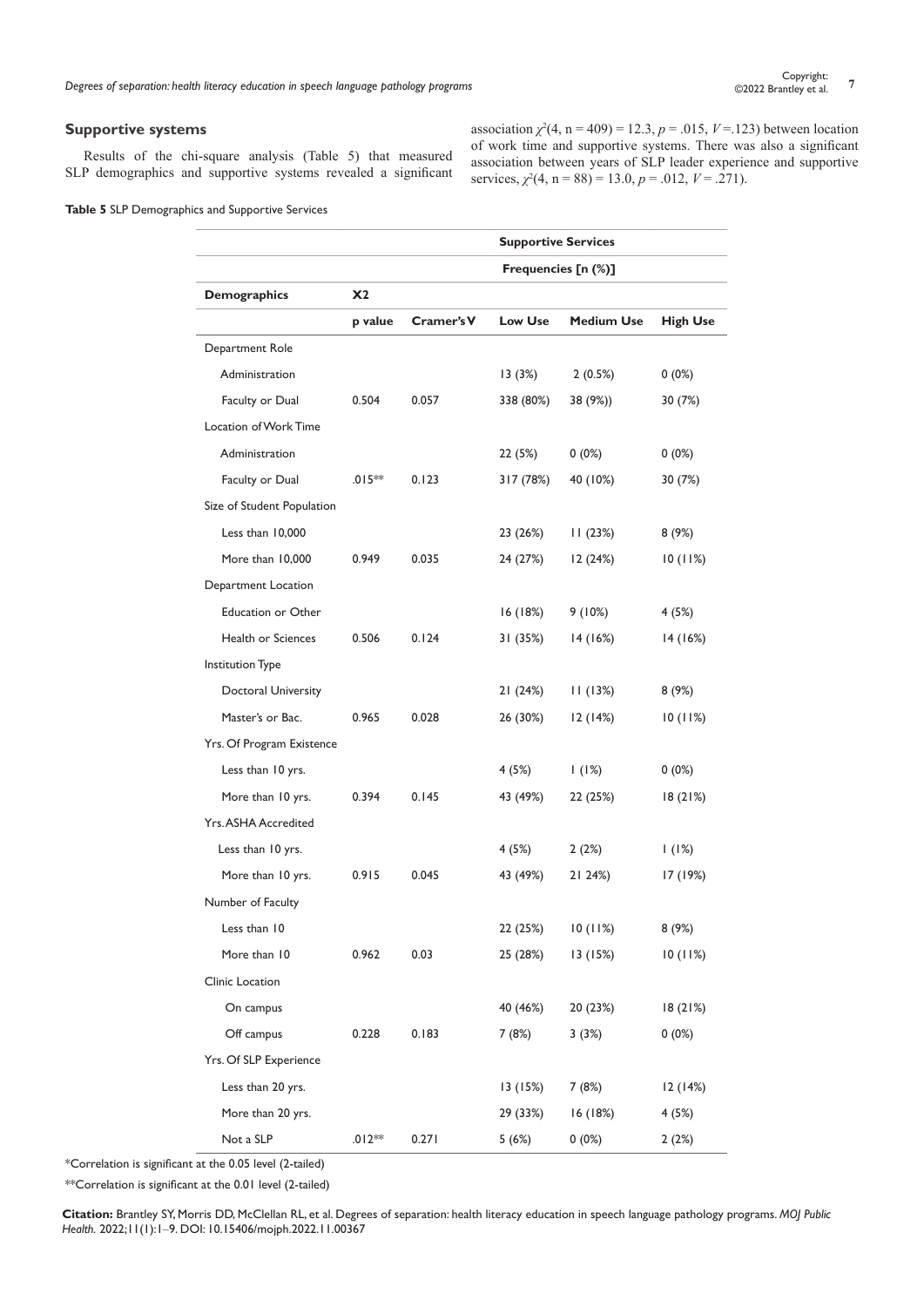# **Discussion**

SLP leaders who implement HLE reported over twenty years of experience in classroom and clinical instruction. The majority of participants implementing HLE worked at a university with a student population of more than 10,000. Their SLP programs are largely located within colleges of health or sciences, and their clinic is located on-campus. The participants who reported implementing HLE worked in SLP programs that existed for 10 or more years and had maintained ASHA accreditation for more than 10years.

Three of the five health literacy strategies (awareness, selfmanagement and empowerment, and supportive services) were significantly related to the participants' demographics. Health literacy awareness strategies were more likely to be used when SLP leaders had more than 20years of SLP experience, and when the SLP program had been in existence longer than 10years. Health literacy selfmanagement and empowerment strategies were more likely to be used by SLP leaders with more than 20years of SLP experience, and when the program had an on-campus clinic. Health literacy support services strategies were more likely to be used by SLP leaders with more than 20years SLP experience.

This inconsistency of SLP leaders using these health literacy strategies during instruction supports previous research demonstrating that health literacy escapes the attention and understanding of healthcare providers.<sup>8</sup> SLP leaders who do not provide consistent health literacy instruction increase the likelihood that future SLPs will not recognize, assess, and address clients and/or caregivers health literacy.

A large body of literature documents the effectiveness of addressing client and/or caregivers' health literacy, including improved health outcomes. However, if HLS is not taught by SLP leaders, then the future SLPs may contribute to higher healthcare costs, instances of inappropriate healthcare visits, and decreased life expectancy. Additionally, clients and/or caregivers with below adequate health literacy skills are more likely to have decreased quality of life as they are less able to actively participate in the healthcare decision-making process.20

## **Implications**

Effective communication between a healthcare provider and their clients is facilitated through good health literacy practice. This improves the client's ability to understand health information and to play an active role in their own healthcare decisions. Unfortunately, our findings show that only about half of the SLP leaders in SLP higher education programs provided HLE to their students. Furthermore, the implementation of HLE is primarily limited to participants from larger universities with on-campus clinics, those who work in programs that have been in existence and accredited for more than 10years, and whose SLP leaders have over 20years of SLP experience. In addition, there is limited HLS with the majority of strategies being instructed with low frequency.

 These findings suggest that SLP students from newly established programs, with a smaller student population and SLP leaders with fewer years of SLP experience, will likely receive little to no HLE training. The lack of health literacy instruction will thereby limit the future SLP's knowledge and use of HLS once they reach clinical practice and thereby negatively impacting the overall health outcomes of clients.

## **Recommendations**

Since no HLE standards are in place for higher education SLP programs, an opportunity exists to develop and implement a health literacy curriculum in order to improve SLP student training and clinical practice. Immediate action to enhance SLP leaders' knowledge of health literacy and HLS is crucial. More education is needed for SLP leaders with fewer years of experience. SLP leaders should review how SLP programs at larger institutions implemented HLE and HLS. Open discussions about HLE/HLS between SLP leaders and program evaluators during the program accreditation process could facilitate increased HLE. Also, increasing health literacy presentations at state, regional, and national SLP conferences could promote the importance of HLE instruction. Lastly, implementing strategies from the HLUPT-2 provides a simple and thorough starting point for SLP program education and implementation of HLE.

## **Strengths and limitations**

This study is the first to explore how Speech Language Pathology (SLP) leaders report the use of HLE within higher education SLP programs. Our data represents a sampling of SLP leaders from 74% of U.S. higher education SLP programs, and we used the evidencedbased HLUPT-2 to develop HLS survey questions. This also seems to be the first study to address the use of HLE and HLS within SLP programs.

There were also some limitations. The operational definition of health literacy was not included in the introduction of the survey to reduce the risk of influencing participants' responses to the survey questions. However, several participants commented that they were unfamiliar with the term *health literacy* and they believed this may have negatively impacted their responses. We did not determine if SLP leaders were teaching at the time of the survey or if they had their certificate of clinical competence. We were also unable to exclude retired SLP leaders or former SLP leaders who remained listed on SLP program website. Furthermore, we were unable to determine if similar or opposing responses were obtained from multiple participants of the same program. This study only examined how SLP leaders reported on demographic data in relation to the implementation of HLE. To fully determine the source of HLE implementation, it is important to consider an expansion of the kind of data collected and in data collection techniques.21 Through quantitative analysis we were unable to determine the depth of the SLP leaders' perception regarding the use of HLE.

#### **Conclusions**

Findings from the study demonstrate the importance of health literacy among healthcare providers. However, higher education SLP programs do not have HLE standards to ensure the use of HLE. Our results indicate only about half of SLP leaders implement HLE, suggesting a lack of importance placed on health literacy training. By failing to teach future SLPs to assess and address the health literacy needs of their clients, the SLP can inadvertently interfere with their clients' optimal health outcomes. When SLP leaders struggle to implement HLE in their preparation programs, there is a separation between clinician knowledge and client understanding, which may negatively impact overall client health care and well-being. Health literacy education decreases these degrees of separation. SLP leaders willing to acknowledge the importance of health literacy education favors the client's quality of life. We call for further investigation using